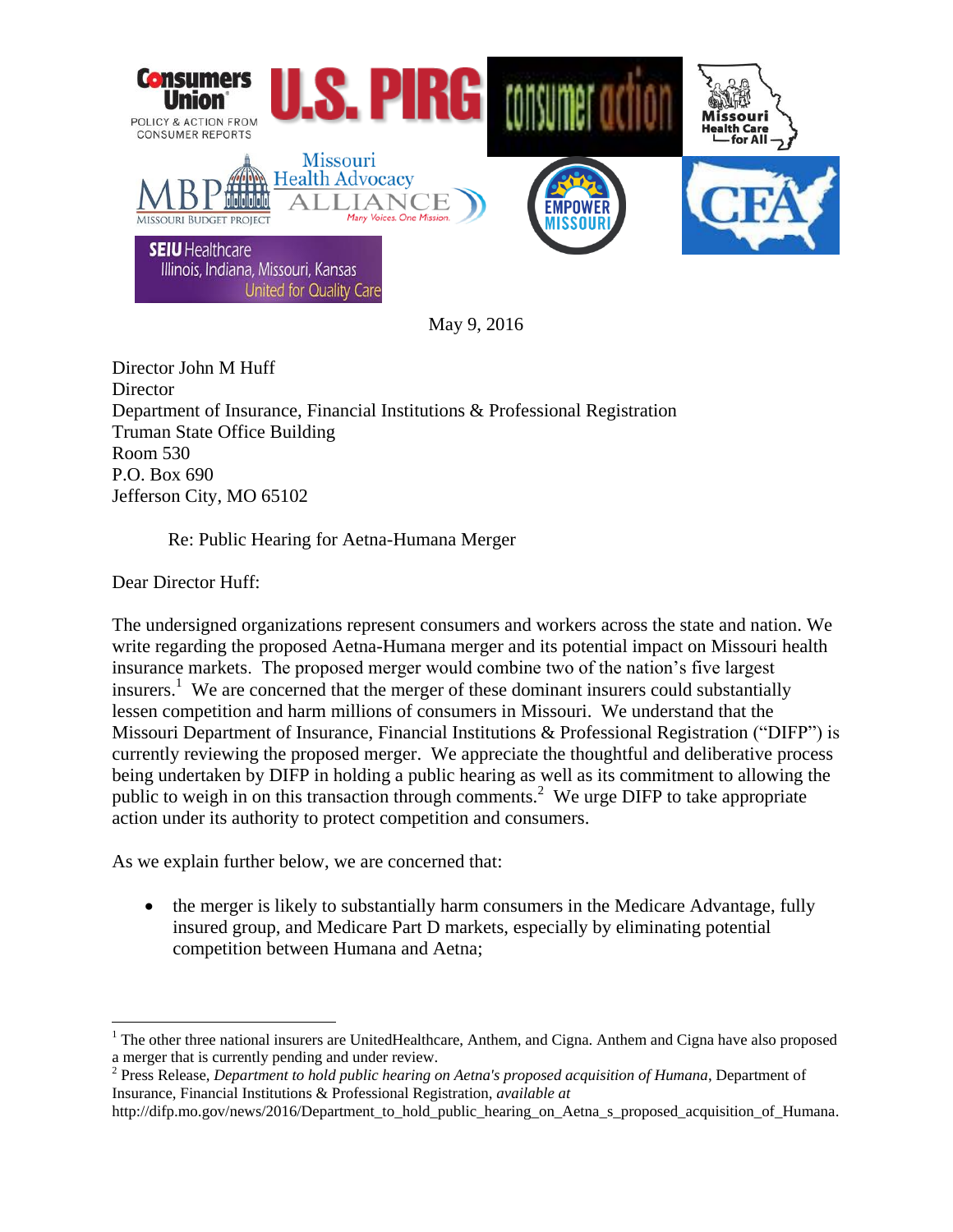- in particular, the combined market share of 52% in Medicare Advantage is well above levels that the Supreme Court has considered to be undue market concentration that undermines competition and harms consumers;
- the history of past rate increases and consumer protection violations by Aetna and Humana increases the likelihood of competitive harms;
- the merger will likely lead to higher premiums based on what has happened in past mergers;
- any potential efficiencies that might result from the merger will not overcome the likely competitive harm from the merger; and
- past remedies that attempted to correct problems from problematic mergers have failed.

Finally, we address possible remedies that DIFP might consider to protect consumers and the public interest if the parties are able to provide sufficient evidence to overcome the *prima facie* evidence of violation of the competitive standards and the merger is permitted.

Under Missouri law, the Director, after a public hearing, is authorized to prevent any merging insurer from doing business in the state if "there is substantial evidence that the effect of the acquisition may be substantially to lessen competition in any line of insurance in this state or tend to create a monopoly therein.<sup>33</sup> In assessing if a health insurance merger substantially lessens competition, the statute states that it is *prima facie* evidence of a violation of the competitive standards if there is a significant trend toward concentration in the product and geographical market, one of the merging insurers is in a grouping of the two to eight largest insurers in the market, and the other has a market share of 2% or more.<sup>4</sup> The relevant Missouri statute also states that it is *prima facie* evidence of a violation if the merger is between a company with 19% or more and a company with 1% or more of a market or a company with 15% or more and a company with 1% or more in a highly concentrated market.<sup>5</sup> Even absent such a showing of *prima facie* evidence, the Commissioner "may establish the requisite anticompetitive effect based upon other substantial evidence."<sup>6</sup> The approach taken by the statute is consistent with the Horizontal Merger Guidelines<sup>7</sup> and with approaches taken in other state insurance statutes.<sup>8</sup>

#### **I. The Merger of Aetna and Humana Could Have a Substantial Harmful Impact on Missouri's Insurance Markets and Consumers**

Protecting health insurance competition is crucial to promoting affordable health care. The Missouri health insurance markets are already competitively fragile. The Kaiser Family Foundation studied the Missouri commercial insurance markets and found them moderately to highly concentrated with Herfindahl-Hirschman Indexes ("HHIs") of 2,116, 3,135, and 2,455 in

 $\overline{a}$ <sup>3</sup> M.R.S. § 382.095.4-5.

 $4$  M.R.S. § 382.095.4(2)(b).

 $5$  M.R.S. § 382.095.4(2)(a).

 $6$  M.R.S. § 382.095.4(4).

<sup>7</sup> *See* U.S. Department of Justice & FTC, Horizontal Merger Guidelines (2010).

<sup>8</sup> *E.g*, O.C.G.A. §33-13-3.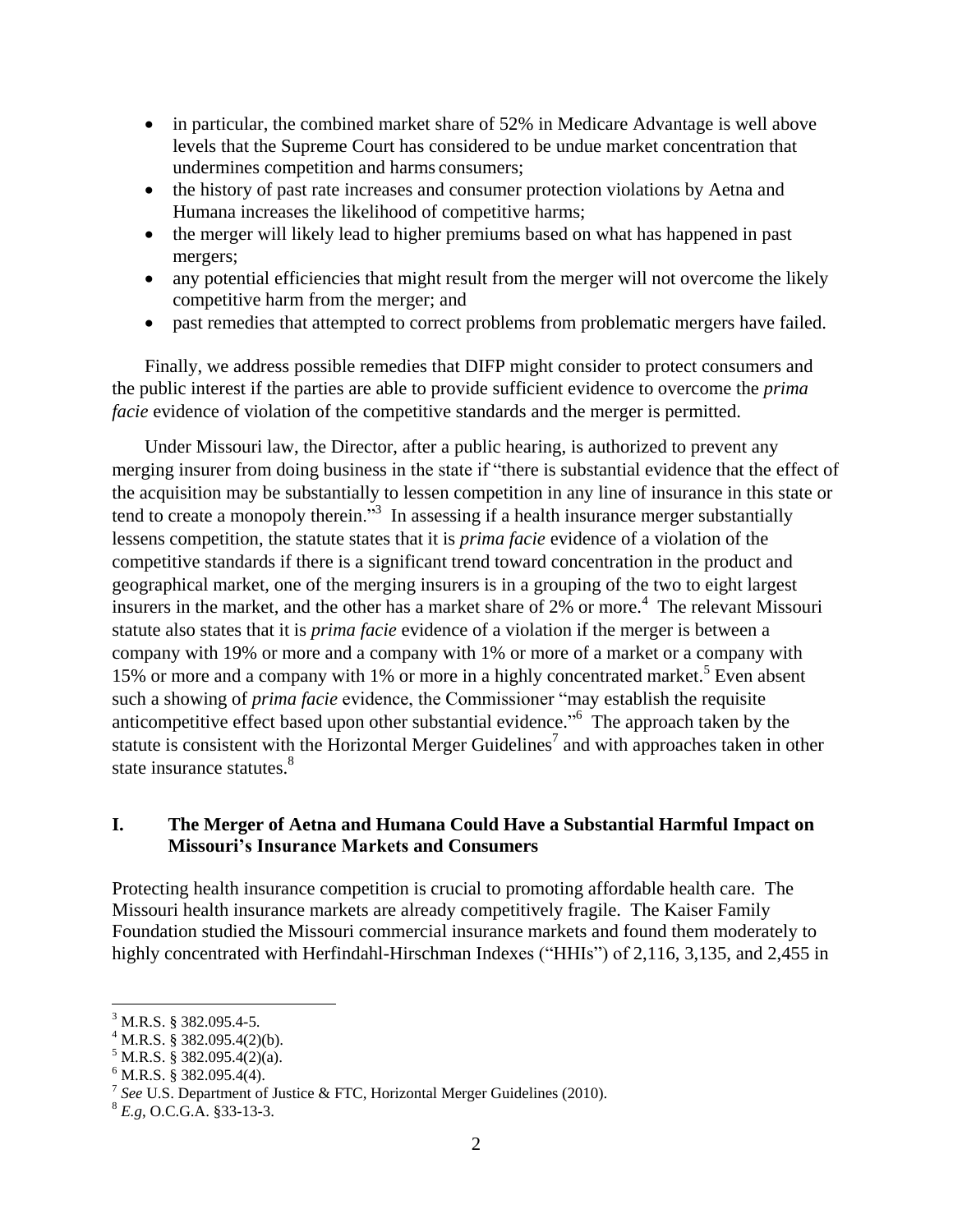the individual, small group, and large group markets respectively.<sup>9</sup> The antitrust enforcement agencies generally consider markets in which the HHI is between 1,500 and 2,500 points to be moderately concentrated, warranting a closer look at new proposed mergers, and consider markets in which the HHI is in excess of 2,500 points to be highly concentrated, warranting even closer scrutiny. 10 Highly concentrated markets are problematic because "[w]hen there is little or no competition, consumers are made worse off if a firm uses its market power to raise prices, lower quality for consumers, or block entry by entrepreneurs."<sup>11</sup> Firms that do not face meaningful competition might be less willing to improve quality or variety, and may be less vigorous in pursuing cost reductions.<sup>12</sup>

In addition, the Medicare Advantage market is dominated by Aetna, Humana, and United-Healthcare, who have a combined market share of  $83\%$ .<sup>13</sup> (Economic studies<sup>14</sup> and a Department of Justice enforcement action have found that Medicare Advantage is a distinct market from traditional Medicare "[d]ue in large part to the lower out-of-pocket costs and richer benefits that many Medicare Advantage plans offer seniors over traditional Medicare."<sup>15</sup>)

**Loss of competition in Medicare Advantage.** The merger would put an end to what could be significant existing and future competition between Aetna and Humana in Medicare Advantage. Medicare Advantage is a Medicare supplemental program used by over 310,000 Missouri Medicare beneficiaries.<sup>16</sup>

In Missouri, the merger would combine Aetna's 30% of the Medicare Advantage market with Humana's 22%, leading to a 52% market share.<sup>17</sup> This is one of the more significant combinations of market share from the deal nationwide. In addition, many counties would be even more concentrated. Greene and Jackson Counties would be 61% and 80% controlled by the merged entity - two of 39 counties with a population over 10,000 nationwide that would be over

<sup>&</sup>lt;sup>9</sup> Insurance Market Competition, Kaiser Family Foundation, http://kff.org/state-category/health-insurance-managedcare/insurance-market-competitiveness/.

<sup>&</sup>lt;sup>10</sup> *See* U.S. Department of Justice & FTC, Horizontal Merger Guidelines § 5.2 (2010).

<sup>&</sup>lt;sup>11</sup> Issue Brief, *Benefits of Competition and Indicators of Market Power* at 2, Council of Economic Advisors (April 2016), *available at* https://www.whitehouse.gov/sites/default/files/page/files/20160414\_cea\_competition\_ issue\_brief.pdf.

<sup>12</sup> *Id.*

<sup>&</sup>lt;sup>13</sup> Gretchen Jacobson, Anthony Damico, and Tricia Neuman, *Data Note: Medicare Advantage Enrollment, by Firm, 2015*, KAISER FAMILY FOUNDATION (July 14, 2015), http://kff.org/medicare/issue-brief/data-note-medicareadvantage-enrollment-by-firm-2015/.

<sup>14</sup> Anna D. Sinaiko & Richard Zeckhauser, *Persistent Preferences and Status Quo Bias Versus Default Power: The Choices of Terminated Medicare Advantage Clients* (Working Paper, Harvard University, 2015) (investigating beneficiary responses to the elimination of an MA plan found enrollees selected another MA plan rather than accepting the program default of enrollment under traditional Medicare); Anna D. Sinaiko & Richard Zeckhauser, *Medicare Advantage – What Explains Its Robust Health?*, Am J Manag Care. 2015;21(11):804-806, *available at* http://www.hks.harvard.edu/fs/rzeckhau/Medicare%20Advantage.pdf (examining the ongoing and increasing enrollment in MA plans,despite significant cuts in benefits following reforms under the Affordable Care Act, which suggests distinct consumer preferences for the package of benefits and managed care format of MA plans).

<sup>15</sup> Competitive Impact Statement, *United States v. UnitedHealth Group Inc. and Sierra Health Services, Inc.*, No. 08- cv-322 (D.D.C. Feb. 25, 2008), *available at* www.justice.gov/atr/case/us-v-unitedhealth-group-inc-andsierrahealth-services-inc.

<sup>16</sup> Gretchen Jacobson, *supra* note 13.

<sup>17</sup> Gretchen Jacobson, *supra* note 13.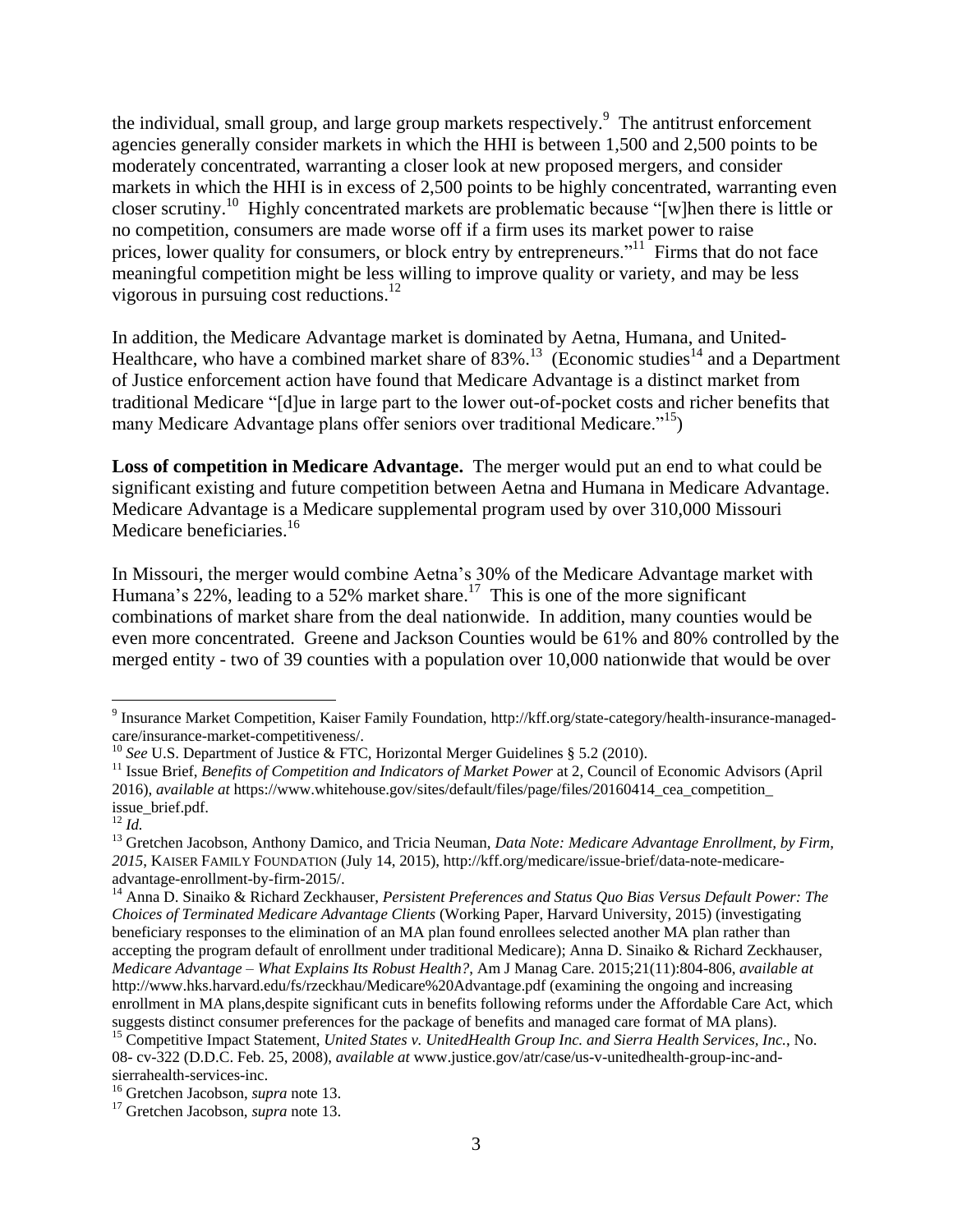50% controlled as a result of this deal.<sup>18</sup> These shares are well over what the Supreme Court has found to be undue concentration. In *U.S. v. Philadelphia National Bank*, the Supreme Court stated, "Without attempting to specify the smallest market share which would still be considered to threaten undue concentration, we are clear that 30% presents that threat."<sup>19</sup> The level of consolidation also exceeds the levels that have led to past Justice Department enforcement actions against proposed health insurance mergers.<sup>20</sup> And as indicated above, these market shares are *prima facie* evidence of a violation of the Missouri competitive standards.

Competition in Medicare Advantage is crucial for consumers and for taxpayers who help fund Medicare Advantage. Economic studies have shown that mergers among health insurers diminish competition, leading to increased premiums — not just premiums charged by the merging companies but also premiums charged by their rivals in the same market.<sup>21</sup> And headto-head competition between Aetna and Humana in particular has been a driving force for lower premiums and more affordable health care. A recent study by the Center for American Progress evaluated competition throughout the country. It found that where Aetna and Humana compete head to head — as in Missouri — premiums are lower.<sup>22</sup> In particular, competition between Aetna and Humana lowers Aetna's annual premiums by up to \$302, and lowers Humana's annual premiums by  $$43.^{23}$  This direct competition will be lost through this merger.

**Loss of potential competition in Medicare Advantage.** We are concerned that the proposed merger would not only harm current competition, but would foreclose future competition as well. Aetna has been expanding its Medicare Advantage business and, absent this merger, we could expect Aetna to significantly increase its competition against Humana in Medicare Advantage. This increased competition would result in significant benefits to consumers.

Aetna and Humana have increasingly been entering each other's territories and competing directly on Medicare Advantage products. The recent Center for American Progress study found that the number of overlap counties in the U.S. increased from 82 to 562 in the past three years.  $^{24}$ 

https://www.americanprogress.org/issues/healthcare/report/2016/01/21/129099/bigger-is-not-better/. <sup>23</sup> *Id.*

 $^{24}$  *Id.* 

 $\overline{a}$ <sup>18</sup> *Id.*

<sup>19</sup> United States v. Phila. Nat'l Bank, 374 U.S. 321, 363-64 (1963).

 $20$  Complaint at 8, U.S. v. Humana Inc., No. 12-0464 (D.D.C. March 27, 2012) (challenging a merger with combined market shares of 40% and up); Complaint at 8, United States v. UnitedHealth Group Inc., No. 05-2436 (D.D.C. Dec. 20, 2005) (challenging a merger with combined market shares of 33%); Complaint at 7, United States v. Aetna Inc., No. 99-1398 (N.D. Tex. June 21, 1999) (challenging a merger with combined market shares of 42% and up). <sup>21</sup> *See, e.g.,* Leemore Dafny, *Are Health Insurances Markets Competitive?*, 100 AM. ECON. REV. 1399 (2010).

<sup>&</sup>lt;sup>22</sup> Topher Spiro, Maura Calsyn, & Meghan O'Toole, Bigger Is Not Better: Proposed Insurer Mergers Are Likely to Harm Consumers and Taxpayers, Center for American Progress (Jan. 21, 2015),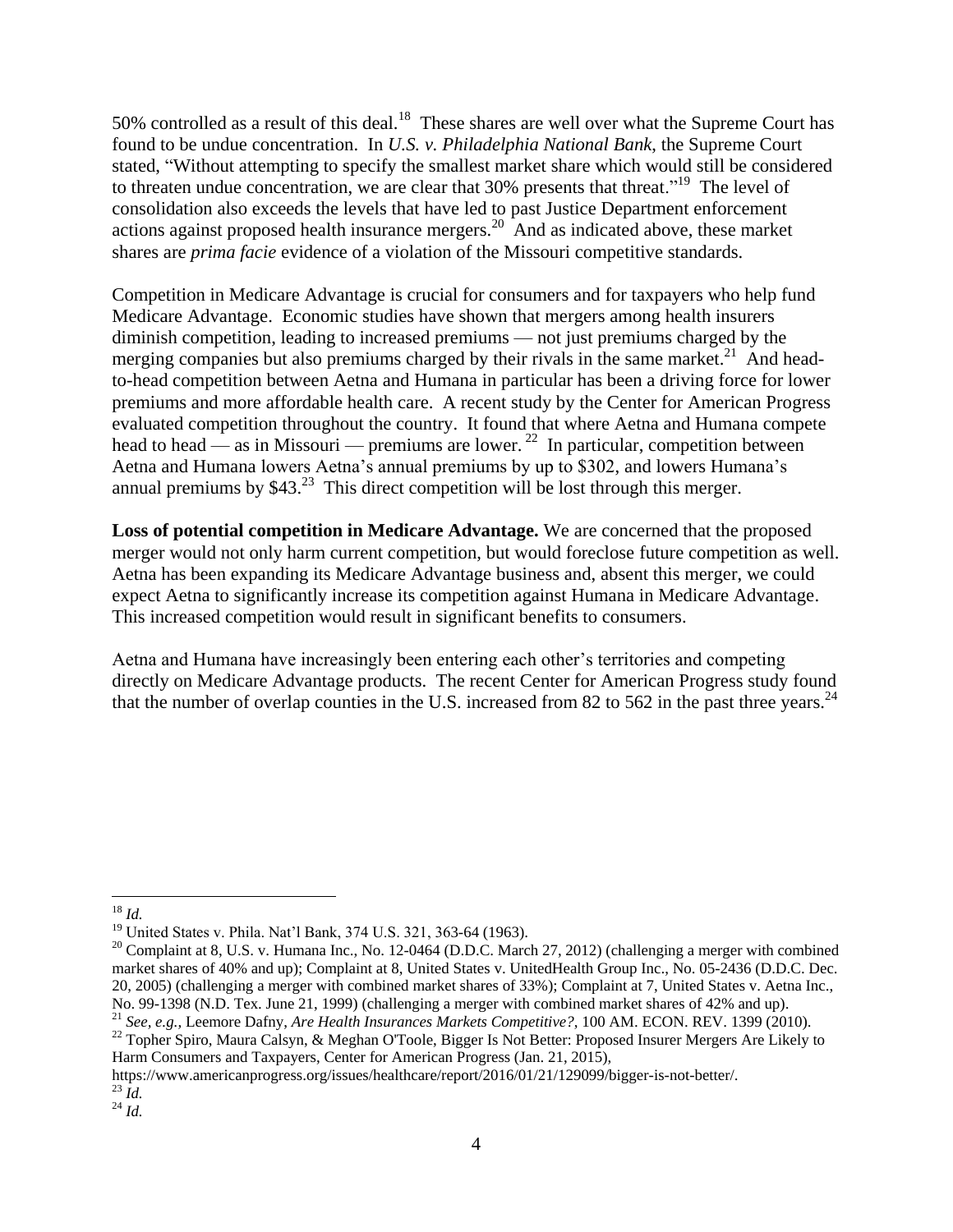

Based on Centers for Medicare & Medicaid Services data, Aetna and Humana already have competing Medicare Advantage contracts in approximately 57 Missouri counties.<sup>25</sup> But for this merger we could expect even greater expansion by Aetna leading to even greater competition and lower premiums for Missouri consumers.

The law is clear that the loss of potential competition is a sound reason to find a merger anticompetitive. As the Supreme Court observed in United States v. Penn-Olin, "[t]he existence of an aggressive, well equipped and well financed corporation engaged in the same or related lines of commerce waiting anxiously to enter an oligopolistic market would be a substantial incentive to competition which cannot be underestimated."<sup>26</sup>

In the past, insurance commissioners have refused to approve health insurance mergers based on the loss of potential competition that would have resulted. For example, in 2007 the Pennsylvania Insurance Commissioner considered the merger between Pittsburgh-based Highmark and Philadelphia-based Independence Blue Cross. Even though there was little current competition between the two firms, the merger was rejected because of the potential that the firms might increasingly enter each other's territories and compete.<sup>27</sup>

**Loss of Existing Competition in the Individual Medicare Part D Market.** The merger between Aetna and Humana could substantially lessen competition within the Medicare Part D Market. According to DIFP's 2014 Life Accident and Health Report, a combination of Aetna and Humana would result in an entity with a 33.2 percent market share of the Missouri

<sup>25</sup> *See* Medicare Advantage/Part D Contract and Enrollment Data, Centers for Medicare and Medicaid Services, *available at* https://www.cms.gov/Research-Statistics-Data-and-Systems/Statistics-Trends-and-Reports/MCRAdvPartDEnrolData/index.html.

<sup>&</sup>lt;sup>26</sup> United States v. Penn-Olin Chem. Co., 378 U.S. 158, 174 (1964). *See also* FTC v. Staples, Inc., 970 F. Supp. 1066, 1082 (D.D.C. 1997); United States v. Citizens & S. Nat'l Bank, 422 U.S. 86, 116 (1975).

<sup>27</sup> *See Highmark Merger Timeline*, PENNSYLVANIA INSURANCE DEP'T,

http://www.insurance.pa.gov/Companies/IndustryActivity/Pages/Highmark-Merger-Timeline.aspx#.Vkqhq\_mrShc (last visited Jan. 8, 2015).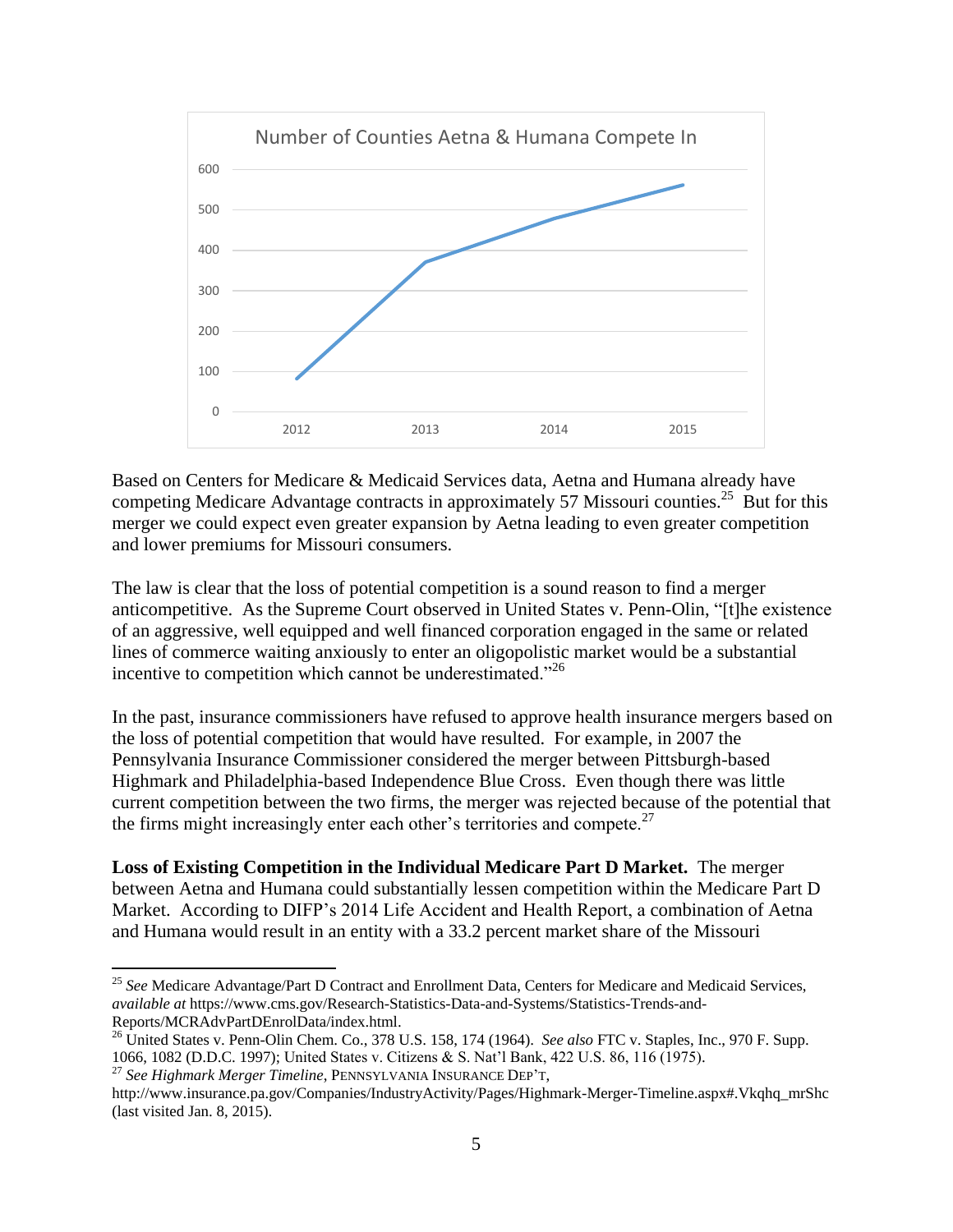individual market.<sup>28</sup> The Aetna-Humana merger is a *prima facie* violation of the Missouri competitive standards in this market as well. We believe that detailed study of the merger's impact on the individual Medicare Part D market is warranted under the statute.

**Loss of Existing Competition in the Fully Insured Employer Group Market.** The merger between Aetna and Humana could substantially lessen competition within the fully insured employer group market. The merger would result in an entity with a 21.7 percent share of this Missouri market.<sup>29</sup> When combined with the announced Anthem-Cigna merger, the two new entities would be responsible for 54 percent of the market.<sup>30</sup> The Anthem-Cigna merger is a *prima facie* violation on its own, and the Aetna-Humana merger is just a fraction of a percent shy of a *prima facie* violation based on 2014 numbers. We believe that detailed study of the merger's impact on the fully insured employer group market is warranted under the statute, especially in regards to whether Aetna and Humana have passed the market share thresholds for *prima facie* violation in the time since 2014. 31

#### **History of Consumer Protection Violations Increases Reason for Competitive Concerns.**

Compliance with consumer protection provisions is crucial to ensuring a competitive market. Humana's and Aetna's recent compliance records both raise questions.

In January 2014, the DIFP found that Humana had violated numerous laws and regulations by limiting certain visits, misrepresenting its intended claims adjudication process, committing errors in the processing of denied claims, failing to process claims for services in compliance with requirements, applying copayments to members that exceeded 50% of the cost of providing any single service, and providing DIFP with incorrect information in responding to a complaint. DIFP required Humana to pay \$99,000 to the Missouri School State Fund, and take remedial action to fix all these violations.<sup>32</sup> Humana has also committed other violations in the past few years.

In May 2015, DIFP found that Aetna also had violated numerous regulations by excluding coverage for applied behavioral analysis and therapies for the treatment of delays in development for diagnoses, excluding coverage for the treatment of autism spectrum disorders, and violating a

 $\overline{a}$ <sup>28</sup> *2014 Missouri Life, Accident, and Health Supplement Report: Statistics Section April 2015*, Missouri Department of Insurance, Financial Institutions & Professional Registration, *available at*

http://insurance.mo.gov/reports/suppdata/documents/2014LifeAccidentandHealthReport.pdf.

<sup>29</sup> *See Effects on Competition of Proposed Health Insurer Mergers: Hearing before Comm. on the Judiciary Subcomm. on Regulatory Reform, Commercial and Antitrust Law*, 114th Cong. (Sept. 29, 2015) (testimony of Edmund F. Haislmaier, Heritage Foundation), *available at* http://www.heritage.org/research/testimony/2015/effectson-competition-of-proposed-health-insurer-mergers.

<sup>30</sup> *Id.*

 $31$  The fully insured employer group market, also known as the administrative services only ("ASO") market, is the fastest-growing portion of the health insurance industry and its products are increasingly purchased by small and medium sized companies. As such, the ASO market should be scrutinized every bit as carefully as other product markets. *See* Letter to Associate Attorney General William Baer, American Hospital Association (April 18, 2016), *available at* http://www.aha.org/advocacy-issues/letter/2016/160418-let-hatton-baer.pdf.

<sup>&</sup>lt;sup>32</sup> In the Department of Insurance, Financial Institutions and Professional Registration, State of Missouri: In Re: Humana Health Plan Inc, (NAIC #95885), Market Conduct Exam No. 1003-08-TGT. Jan. 13, 2014.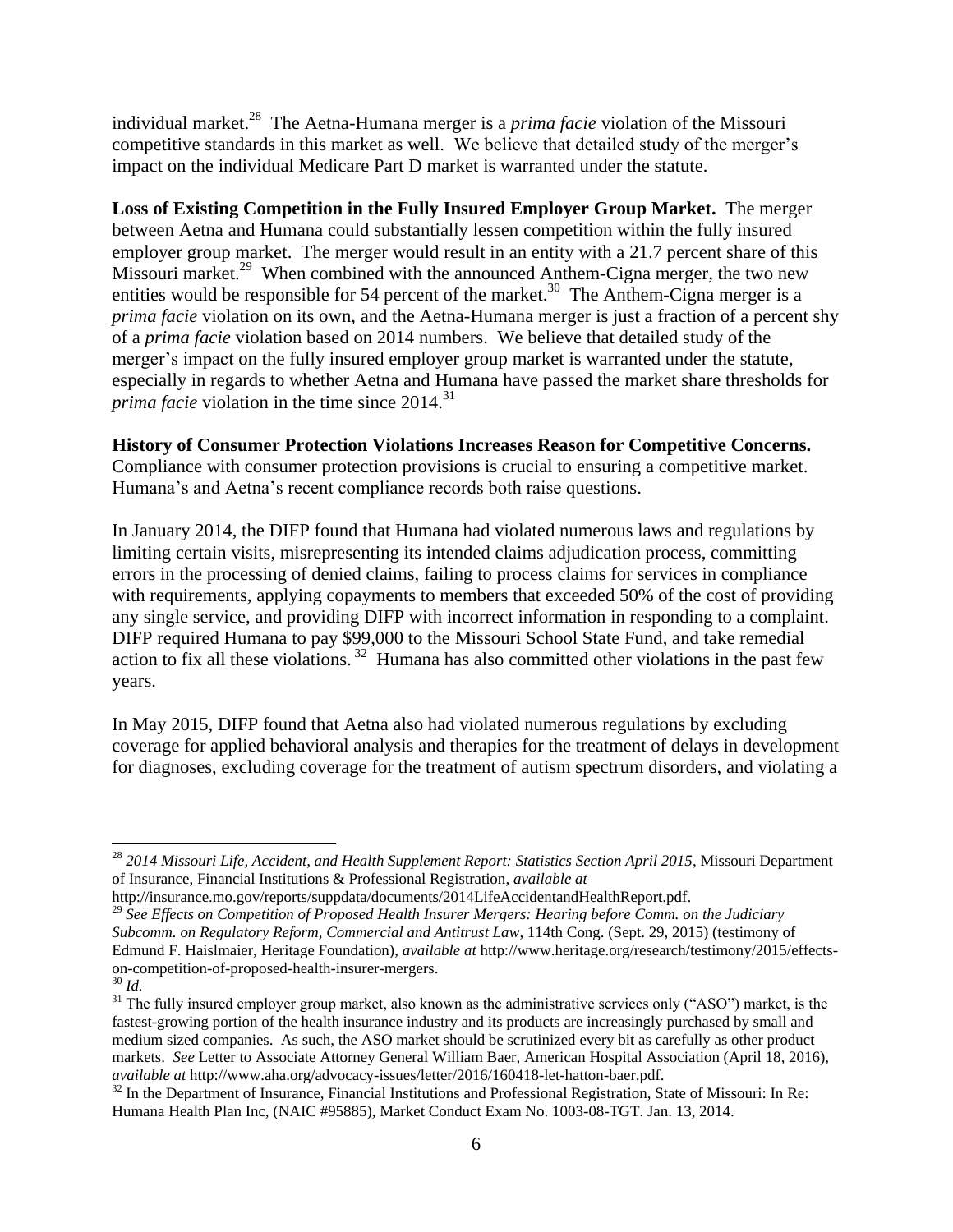2012 order that required it to stop engaging in earlier violations of the law. DIFP ordered Aetna to pay a fine of \$4.5 million.<sup>33</sup> Aetna has also committed other violations in the past five years.

In addition, Humana has had significant problems in serving their customers that are national in scope. The Centers for Medicare and Medicaid Services ("CMS") have recently fined Humana a substantial \$3.1 million for inappropriately delaying or denying coverage to elderly patients. $34$ Humana "limited the quantity of prescription drugs available to Medicare consumers," meaning "elderly patients who had legally obtained prescriptions from their physicians went to the pharmacy to pick up medications 'and were delayed access to drugs, never received the drugs or incurred increased out-of-pocket costs."<sup>35</sup> Humana also violated Medicare appeals and grievances rules, including misclassifying denial of claims appeals as "customer service inquiries."<sup>36</sup> CMS stated that "Humana's failures in these areas were systemic and resulted in enrollees experiencing inappropriate delays or denials in receiving covered benefits or increased out-of-pocket costs."<sup>37</sup> Aetna should assure the people of Missouri that these problems will be corrected.

## **II. The Merger Could Lead to Higher Consumer Costs in Missouri**

Consumers are concerned that increased market power resulting from the merger of Aetna and Humana could lead to rising costs, i.e. higher premiums and out-of-pocket charges. As noted above, past economic studies demonstrate that health insurance mergers increase premiums - not just those charged by the merging insurance companies, but also the premiums charged by their rivals in the same market. $38$ 

History tells a compelling and unambiguous story – when insurers merge, consumers pay more. According to one health economics expert at the University of Southern California's Schaeffer Center for Health Policy and Economics, "when insurers merge, there's almost always an increase in premiums."<sup>39</sup> Two separate, retrospective economic studies on health insurance mergers found significant premium increases for consumers post-merger. One study found that the 1999 Aetna-Prudential merger resulted in an additional seven percent premium increase in 139 separate markets throughout the United States.<sup>40</sup> Another study found that the 2008 United-Sierra merger resulted in an additional 13.7 percent premium increase in Nevada. $41$  There is also economic evidence that a dominant insurer can increase rates 75 percent higher than smaller

 $\overline{a}$ <sup>33</sup> In the Department of Insurance, Financial Institutions, and Professional Registration, State of Missouri. In Re: Aetna Life Insurance Company (NAIC # 60054), Aetna Health Insurance Company (NAIC # 72052), Case No. 120730479C.

<sup>34</sup> Boris Ladwig, *Feds fine Humana \$3.1 million for Medicare violations*, INSIDER LOUISVILLE (Mar. 9, 2016 7:00 AM), http://insiderlouisville.com/business/feds-fine-humana-3-1m-for-medicare-violations/.

<sup>35</sup> *Id.*

 $36$   $\frac{1}{10}$ .

<sup>37</sup> *Id.*

<sup>38</sup> *See, e.g.,* Leemore Dafny, *supra* note 21.

<sup>39</sup> David Lazarus, *As Health insurers merge, consumers' premiums are likely to rise*, L.A. TIMES (July 10, 2015 4:00 AM), http://www.latimes.com/business/la-fi-lazarus-20150710-column.html.

<sup>40</sup> Leemore Dafny *et al*., *Paying a Premium on Your Premium? Consolidation in the US Health Insurance Industry,*  102 AM. ECON. REV. 1161 (2012).

<sup>&</sup>lt;sup>41</sup> Guardado et al., *The Price Effects of a Large Merger of Health Insurers: A Case Study of United-Sierra, 1(3)* HEALTH MANAGEMENT, POL'Y & INNOVATION 1 (2013).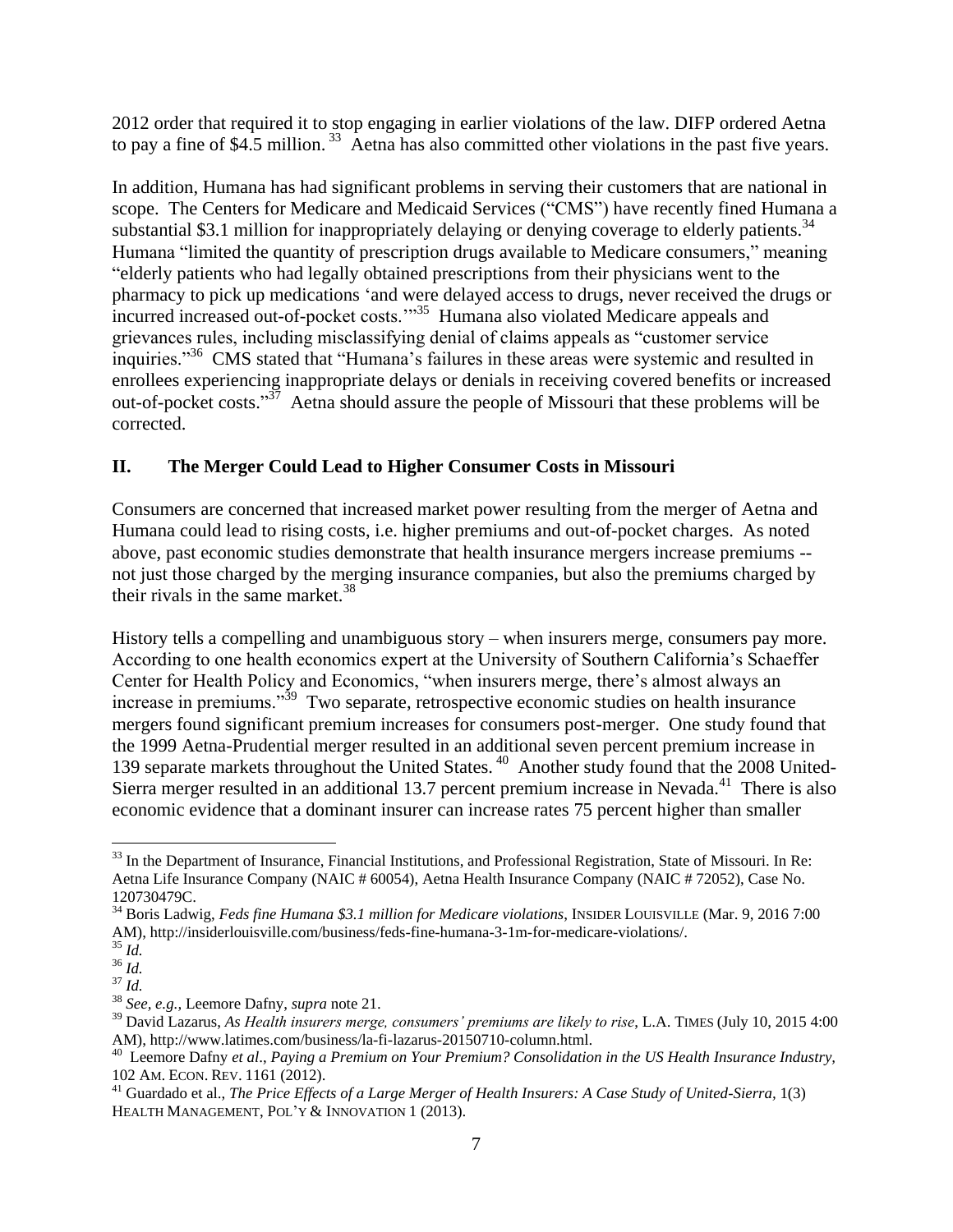insurers competing in the same state. $42$  Studies show that cost savings from reduced payments to providers are not passed on to consumers.<sup>43</sup> There are also studies showing that, conversely, increasing competition leads to lower premiums.<sup>44</sup> In contrast, we are not aware of any **economic studies or evidence indicating that insurance mergers lead to lower prices for consumers.** 

Current market regulations will not deter an insurer from raising consumer costs. Unlike most other states, Missouri does not have a system for rate review and approval. So there is no effective means to stop the merged insurer from exercising its market power by charging higher premiums.

Some supporters of this merger have argued that the medical loss ratio ("MLR") will limit the level of insurer profits thus protecting consumers from price increases. $45$  While MLR is an important tool that requires health insurers to spend 80 to 85 percent of net premiums on medical services and quality improvements, it will not adequately protect consumers from anticompetitive harm. $46$  MLR, as health antitrust expert Professor Jamie King has observed, "does not guarantee that dominant insurers will not raise premiums and as such, it is not a substitute for the pressures toward lower costs and higher quality created by a competitive market."<sup>47</sup>

## **III. Merger Efficiencies Are Unlikely, and Will Not Overcome the Competitive Harm**

The merging parties have not fully documented their claimed efficiencies but have generally stated that their merger would create substantial efficiencies leading to improved health care quality and lower costs for consumers.<sup>48</sup> It is for DIFP to carefully examine these claims and determine if they are fully substantiated.<sup>49</sup> However, the law is clear that efficiencies, even if

 $\overline{a}$ 

<sup>45</sup> *See generally Effects on Competition of Proposed Health Insurer Mergers: Hearing before Comm. on the Judiciary Subcomm. on Regulatory Reform, Commercial and Antitrust Law*, 114th Cong. (Sept. 29, 2015) (testimony of Mark T. Bertolini, Chairman & CEO of Aetna, Inc.), *available at*

http://www.aetnaandhumana.com/wp-content/uploads/2015/09/Bertolini-House-testimony9-29-15-v1.pdf (noting that the merger will lead to "lower costs.").

<sup>47</sup> *Effects on Competition of Proposed Health Insurer Mergers: Hearing Before Comm. on the Judiciary Subcomm. on Regulatory Reform, Commercial and Antitrust Law*, 114th Cong. (Sept. 29, 2015) (testimony of Jamie S. King, Professor University of California, Hastings College of Law), *available at* 

<sup>42</sup> Eugene Wang and Grace Gee, *Larger Insurers, Larger Premium Increases: Health insurance issuer competition post-ACA*, TECH. SCI. (Aug. 11, 2015), *available at* http://techscience.org/downloadpdf.php?paper=2015081104. <sup>43</sup> Evaluating the Impact of Health Insurance Industry Consolidation: Learning from Experience, The

Commonwealth Fund (Sep. 20, 2015), *available at* http://www.commonwealthfund.org/publications/issuebriefs/2015/nov/evaluating-insurance-industry-consolidation.

<sup>44</sup> *E.g.*, Steven Sheingold, Nguyen Nguyen, and Andre Chappel, Competition and Choice in the Health Insurance Marketplaces, 2014-2015: Impact on Premiums, ASPE Issue Brief (July 27, 2015), *available at* https://aspe.hhs.gov/sites/default/files/pdf/108466/rpt\_MarketplaceCompetition.pdf,

<sup>46</sup> *See* Letter to Commissioners Ted Nickel and Katherine Wade, American Hospital Association (Feb. 23, 2016), *available at* http://media.wix.com/ugd/1859d0\_fe3f35a629c1411b8522c232258f8576.pdf.

https://judiciary.house.gov/hearings/?Id=020363B9-F9EF-4623-8E67-28A0B260675A&Statement\_id=30A83B11- 7A89-4261-9773-DCF6593808FF.

<sup>48</sup> *See* Bertolini, *supra* note 45 (section labeled "Benefits of the Acquisition for Consumers and Providers.").

<sup>&</sup>lt;sup>49</sup> The DIFP should be especially skeptical of claims that new entry can resolve competitive concerns. Christine A. Varney, Assistant Attorney Gen., Antitrust Div., U.S. Dep't of Justice, Remarks as Prepared for American Bar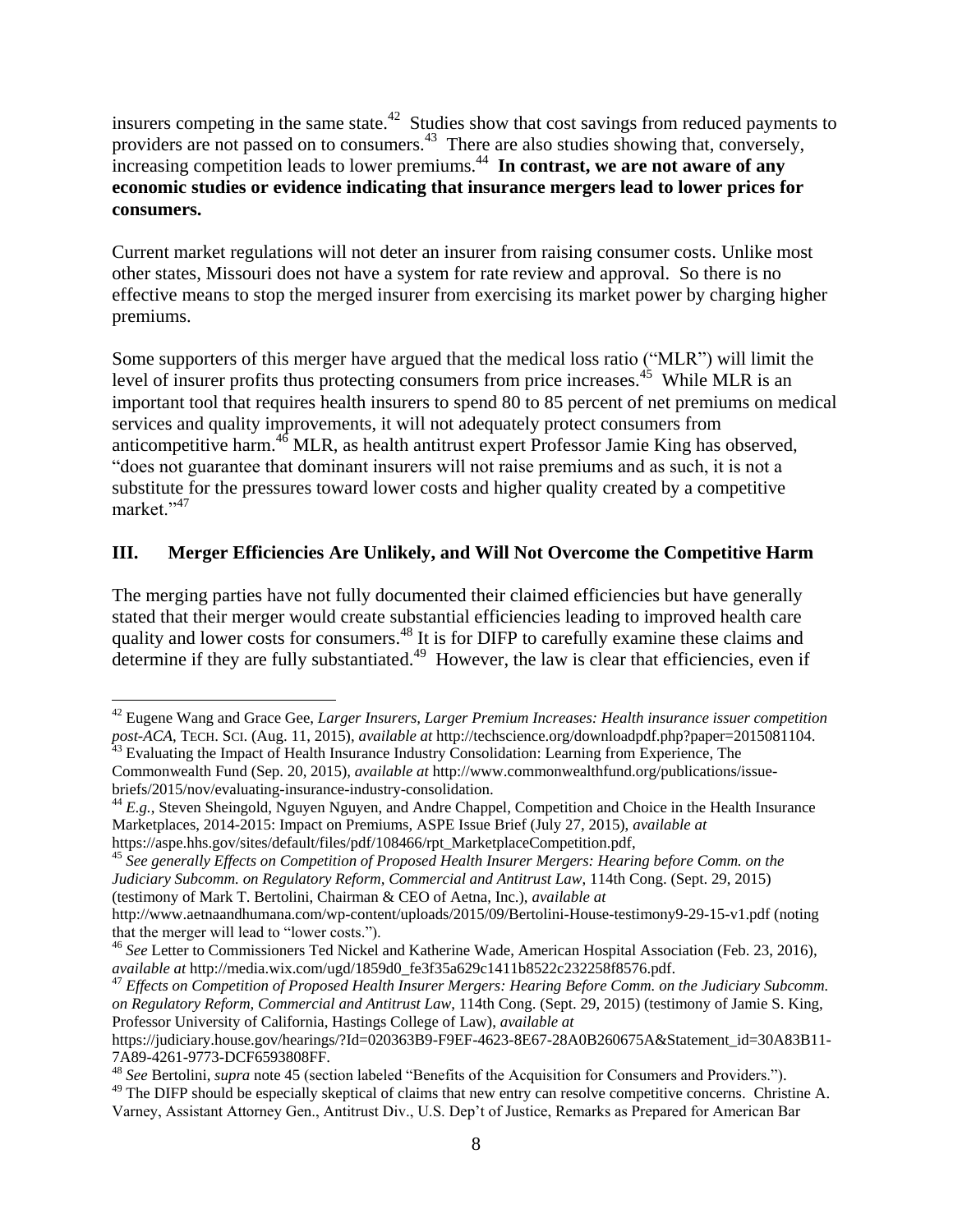proven, do not count unless (1) they clearly outweigh the anticompetitive effects, (2) it is necessary for the insurers to merge to achieve the stated efficiencies, and (3) the stated efficiencies will actually benefit consumers.<sup>50</sup>

A critical question to be examined is why is this merger necessary in order to achieve any of the potential efficiencies the merging insurers refer to. Both of these companies already have tremendous resources and expertise. Having an opportunity to combine that with a competitor's resources and expertise is not a basis to permit the companies to merge. For example, in *FTC v. St. Luke's*, an important recent case on efficiencies, a dominant hospital wanted to acquire a physician practice 60 miles away. Their claimed efficiencies mostly revolved around being able to move the physician practice onto their computer system, which would allow them to better integrate their care.<sup>51</sup> The Ninth Circuit was explicit that "the Clayton Act does not excuse mergers that lessen competition or create monopolies simply because the merged entity can improve its operations." $52$  It is not a legitimate efficiency if Aetna or Humana want to merge simply to improve their operations. Working to compete by matching or exceeding your rival's operations is what the American competitive free market system is based on; Aetna and Humana don't need a merger to accomplish that.

The parties have claimed significant cost-savings associated with the merger. According to Aetna, its merger with Humana would create \$1.25 billion in "synergy opportunities" and "operating efficiencies."<sup>53</sup> However, while the merging insurers have offered little details about these supposed savings, the bigger question is if consumers would see any benefit themselves from these savings, if they do result, in the form of lower costs or greater value. There is no evidence or scholarly studies showing that insurance mergers lead to savings for consumers. In fact, as previously noted, evidence indicates that health insurance mergers lead to higher consumer costs, not increased consumer savings.<sup>54</sup> Former Assistant Attorney General Bill Baer from the DOJ's Antitrust Division, now acting Associate Attorney General, raised questions regarding the alleged cost efficiencies that would result from health insurance mergers. Baer noted that "consumers do not benefit when sellers . . . merge simply to gain bargaining leverage."<sup>55</sup>

Association/American Health Lawyers Association Antitrust Healthcare Conference (May 24, 2010), *available at*  https://www.justice.gov/atr/speech/antitrust-and-healthcare ("[E]ntry defenses in the health insurance industry will be viewed with skepticism and will almost never justify an otherwise anticompetitive merger.").

<sup>&</sup>lt;sup>50</sup> Horizontal Merger Guidelines, *supra* note 9 at § 10 (to rebut a presumption of competitive harm, efficiencies must be merger-specific, cognizable, and substantiated); *St. Alphonsus Med. Ctr. v. St. Luke's Health Sys.*, 778 F.3d 775, 789 (9th Cir. 2015) (efficiencies must demonstrably prove "that a merger is not, despite the evidence of a *prima facie* case, anticompetitive").

<sup>&</sup>lt;sup>51</sup> St. Alphonsus Medical Center-Nampa et al v. St. Luke's, 778 F. 3d 775, 791 (9th Cir. 2015).

 $52 \overline{1d}$ . at 792.

<sup>53</sup> Press Release, Aetna, Aetna to Acquire Humana for \$37 Billion, Combined Entity to Drive Consumer-Focused, High-Value Health Care (July 3, 2015), *available at* https://news.aetna.com/news-releases/aetna-to-acquire-humanafor-37-billion-combined-entity-to-drive-consumer-focused-high-value-health-care/.

<sup>54</sup> *See* Section II.

<sup>&</sup>lt;sup>55</sup> Speech by Assistant Attorney General Bill Baer, Remarks as Prepared for the Delivery at The New Health Care Industry Conference: Integration, Consolidation, Competition in the Wake of the Affordable Care Act at Yale University (Nov. 13, 2015), https://www.justice.gov/opa/speech/assistant-attorney-general-bill-baer-deliversremarks-new-health-care-industry-conference.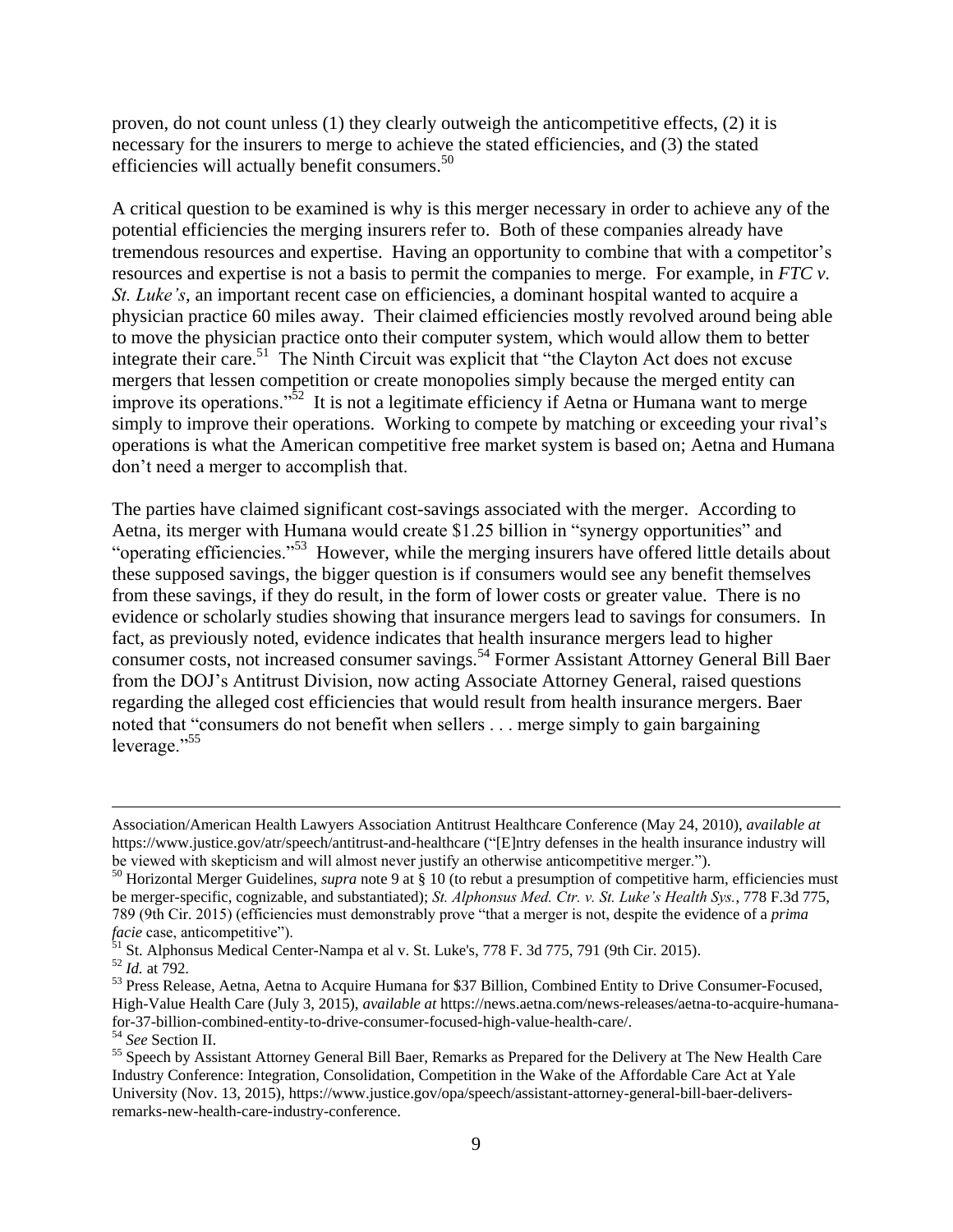That makes sense. And there is no evidence that these large insurers are at a point where another merger would help them achieve any legitimate economies of scale. And there is little evidence that consumers would ever actually benefit from giving these insurers increased bargaining power. In fact, Professor Thomas Greaney, a health antitrust scholar, has noted that there is actually "little incentive [for an insurer] to pass along the savings to its policyholders."<sup>56</sup> As Consumers Union has suggested, a more likely result would be fewer choices for consumers, and providers being pressured to cut corners on quality of care in order to meet the insurer's demands  $-$  the opposite of what consumers need.<sup>57</sup> The American Antitrust Institute, the leading nonprofit antitrust think tank, recently concluded that economic studies and evidence indicate that "consumers do not benefit from lower healthcare costs through enhanced bargaining power."<sup>58</sup>

A more abstract argument raised by the merging insurers is that the merger will allow for more innovation. Innovation in health care delivery can be very beneficial and should be encouraged. For one thing, there is the effort to change health care from the current volume-based system to a patient-oriented, value-based delivery model that incentivizes insurers and providers to improve care and lower costs. But we are concerned that, in Missouri, the merger would increase and entrench the combined insurer's market power, reducing its incentives to compete and improve care. As noted by the American Antitrust Institute, excessive concentration created by the proposed merger *is likely to reduce incentives* for engaging in pro-consumer innovation.<sup>59</sup>

Furthermore, the insurers have not offered any convincing details or analysis demonstrating how innovation would improve post-merger. In fact, reviewing their testimony and data, Professor Dafny found speculative their claims that the mergers would enhance their ability to develop and implement new value-based payment agreements, noting that there was no evidence that mergers are required in order to carry out such initiatives.<sup>60</sup> Moreover, Professor Dafny has further noted that statistical evidence shows concentrated insurance markets often have less innovative insurance product offerings, meaning mergers between insurers will not likely lead to higher quality or more innovative insurance products.<sup>61</sup>

<sup>56</sup>*See* Thomas Greaney, *Examining Implications of Health Insurance Mergers*, HEALTH AFFS. (July 16, 2015), http://healthaffairs.org/blog/2015/07/16/examining-implications-of-health-insurance-mergers/.

<sup>57</sup> *See Health Insurance Industry Consolidation: Hearing before the Sen. Comm. on the Judiciary, Subcomm. on Antitrust, Competition Policy, and Consumer Rights*, 114th Cong. (Sept. 22, 2015) (testimony of George Slover, Consumers Union), *available at* http://www.judiciary.senate.gov/imo/media/doc/09-22-

<sup>15%20</sup>Slover%20Testimony.pdf ("[b]ut a dominant insurer could force doctors and hospitals to go beyond trimming costs, to cut costs so far that it begins to degrade the care and service they provide below what consumers value and need").

<sup>&</sup>lt;sup>58</sup> Letter from the American Antitrust Institute, Thomas Greaney, and Diana Moss, to William J. Baer, Assistant Attorney General Dep't of Justice (Jan. 11, 2016), *available at*

http://www.antitrustinstitute.org/sites/default/files/Health%20Insurance%20Ltr\_1.11.16.pdf. <sup>59</sup> *Id.* (emphasis added).

<sup>60</sup> *Health Insurance Industry Consolidation: Hearing before the Sen. Comm. on the Judiciary, Subcomm. on Antitrust, Competition Policy, and Consumer Rights* at 15-16, 114th Cong. (Sept. 22, 2015) (testimony of Leemore Dafny), *available at* http://www.judiciary.senate.gov/imo/media/doc/09-22-

<sup>15%20</sup>Dafny%20Testimony%20Updated.pdf.

<sup>&</sup>lt;sup>61</sup> Leemore Dafny and Christopher Ody, New Health Care Symposium: No Evidence That Insurance Market Consolidation Leads To Greater Innovation, Health Affairs Blog (Feb. 24, 2016),

http://healthaffairs.org/blog/2016/02/24/no-evidence-that-insurance-market-consolidation-leads-to-greaterinnovation/.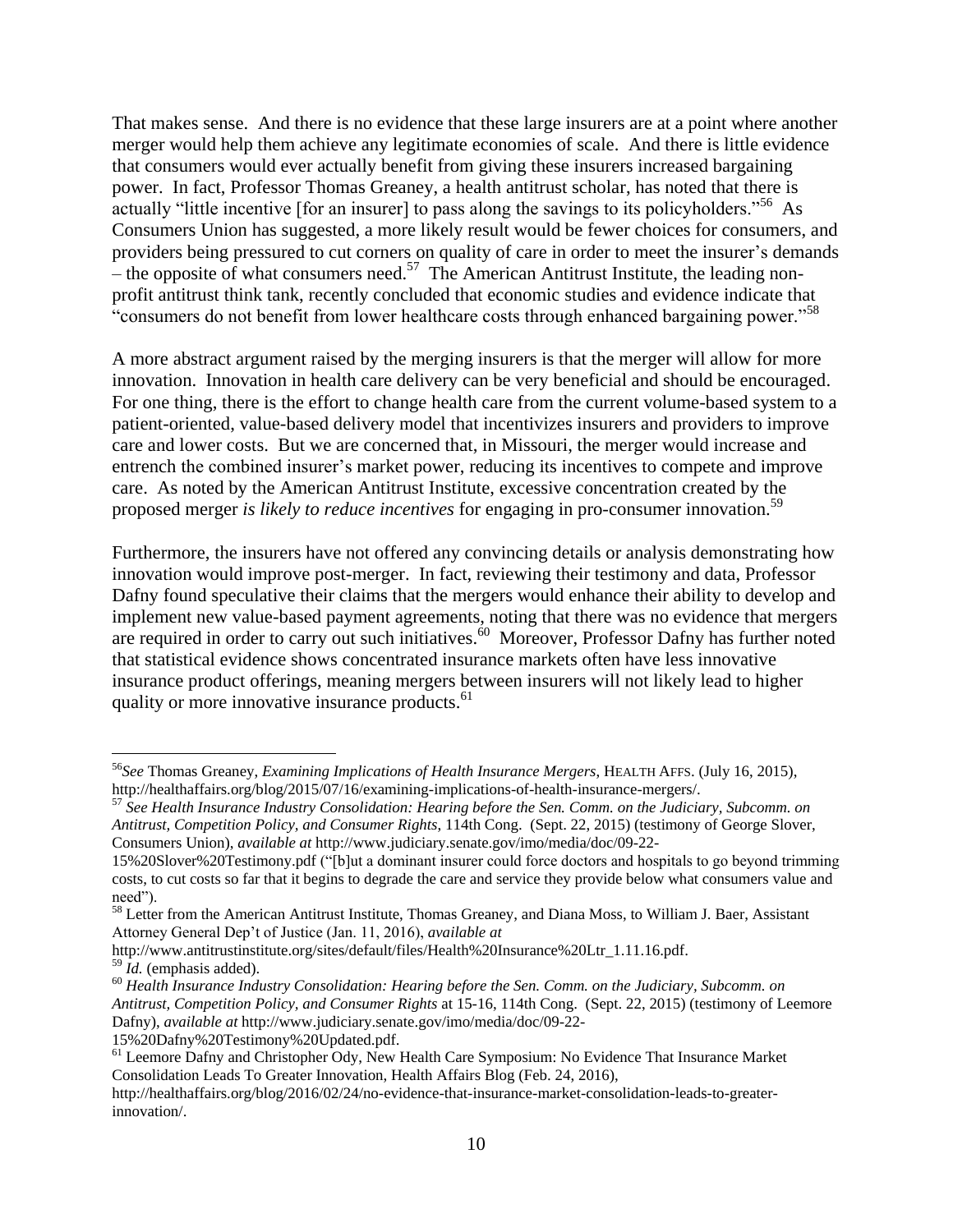#### **IV. Divestitures and Other Remedies**

As part of its review of the proposed merger, DIFP should consider what actions would help properly protect consumers and ensure the merger is in the public interest. If the DIFP decides that a merger is not in the public interest, it has the power to disapprove the merger. Indeed, state insurance commissioners have disapproved health insurance mergers in the past, such as Pennsylvania's 2009 decision to deny Highmark's acquisition of Independence Blue Cross.<sup>62</sup>

In other cases, mergers have been approved conditioned on the imposition of specific remedies such as divestitures or additional conduct regulation.<sup>63</sup> In evaluating any proposed remedy, it is important to remember that the law requires that a remedy must *fully restore* the competition that would otherwise be lost, or must otherwise effectively prevent the harm that would result.<sup>64</sup>

In nearly every health insurance merger enforcement action during the last two decades, DOJ has relied on the structural remedy of divestiture.<sup>65</sup> Divestitures require that the merging insurance companies spin off subscribers or operations to another, independent insurance company that is fully capable of restoring the same competition. In Missouri, the scope, breadth, and market shares of the merging companies' Medicare Advantage operations is significant. We estimate that Aetna would have to divest over 49,000 lives in various markets. These overlap problems are exacerbated by the also announced merger of Anthem and Cigna. Constructing any remedy involving divestitures may be an extremely difficult task.

It could be a mistake for the DIFP to rely on the DOJ's traditional approach of divestiture. For example, the DOJ has previously used divestitures to resolve competitive concerns from mergers in Medicare Advantage markets. Recent studies by the Center for American Progress and the Capitol Forum found that the divestitures had largely failed to address the competitive concerns, with 2 of the 3 firms failing and a substantial increase in premiums. <sup>66</sup> Moreover, no remedy in this case could address the loss of potential competition. That is why the American Antitrust Institute has come out against both mergers, urging the DOJ to "just say no."<sup>67</sup> As noted before that was the approach taken by the Pennsylvania Insurance Commissioner in rejecting the Highmark-Independence Blue Cross merger.

 $\overline{a}$ <sup>62</sup> *See Highmark Merger Timeline*, PENNSYLVANIA INSURANCE DEP'T,

http://www.insurance.pa.gov/Companies/IndustryActivity/Pages/Highmark-Merger-Timeline.aspx#.Vkqhq\_mrShc (last visited Jan. 8, 2015).

 $^{63}$  *E.g.*, Consent Order at 8, In the Matter of Application for the Indirect Acquisition of Humana by Aetna, No. 125926-16-C0 (Feb. 15, 2016), *available at* http://floir.com/Sections/LandH/AetnaHumanaHearing.aspx.

<sup>64</sup> *E.g.*, *See* Ford Motor Co. v. United States, 405 U.S. 562, 573 (1972) ("The relief in an antitrust case must be 'effective to redress the violations' and 'to restore competition.'" (citation omitted))

<sup>65</sup> *See, e.g.,* Revised Final Judgment, *United States v. Aetna Inc. and Prudential Insurance Co. of Am*., No. 3-99-cv-1398-H (N.D. Tex. Dec. 7, 1999); Final Judgment, *United States v. UnitedHealth Group Inc. and Sierra Health Servs. Inc.*, No: 1:08-cv-00322 (D.D.C. Sept. 24, 2008); Final Judgment, *United States v. Humana Inc.*, No. 1:12-cv-00464 (D.D.C. March 27, 2012).

<sup>66</sup> Topher Spiro, Maura Calsyn, Meghan O'Toole, Divestitures Will Not Maintain Competition in Medicare Advantage, Center for American Progress (Mar. 8, 2016),

https://www.americanprogress.org/issues/healthcare/report/2016/03/08/132420/divestitures-will-not-maintaincompetition-in-medicare-advantage/.

<sup>67</sup> Greaney & Moss, *supra* note 58.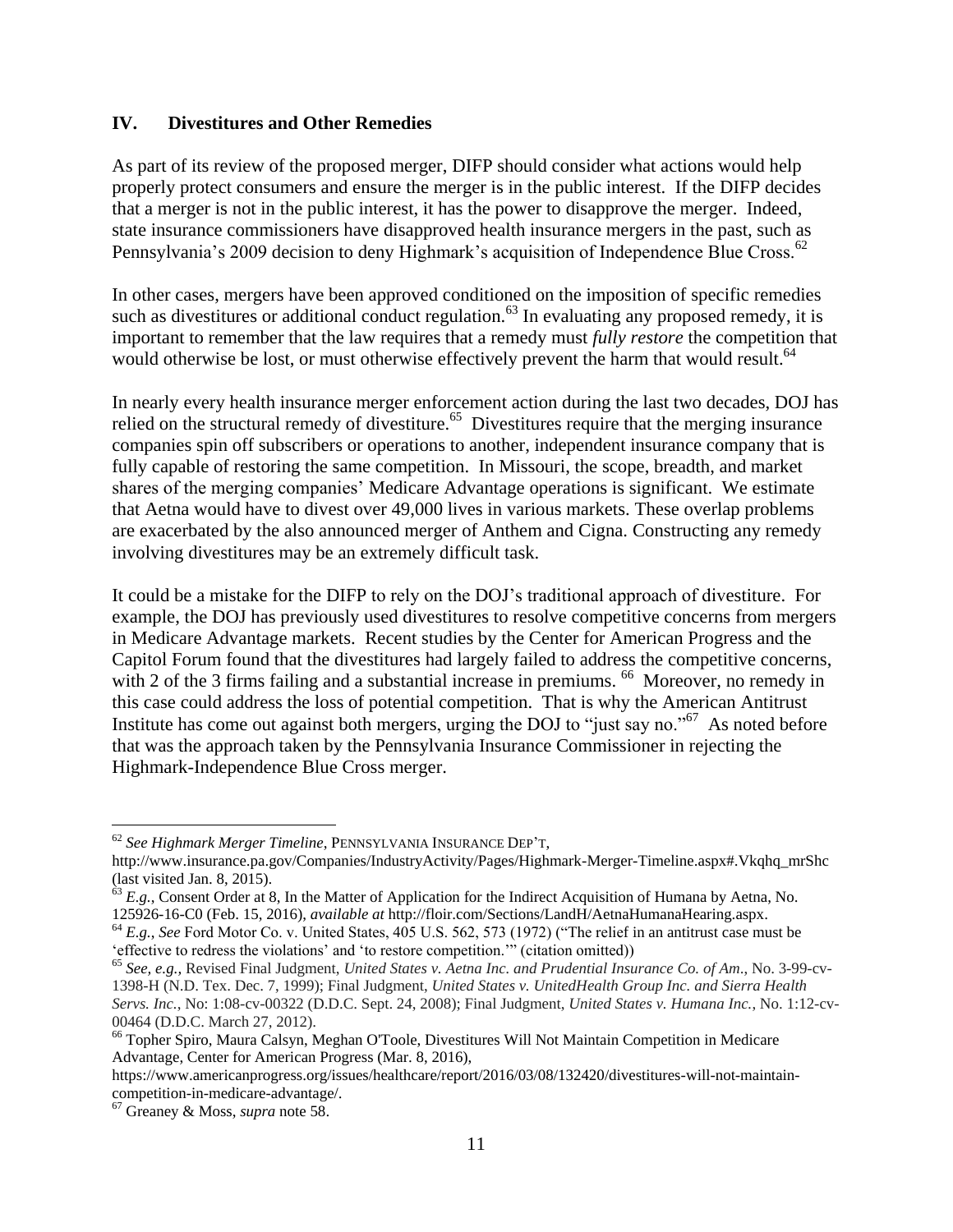Indeed, because of such concerns, DOJ, the Federal Trade Commission ("FTC"), and the courts have rejected divestitures as a remedy in other merger enforcement matters. In their reviews of the proposed mergers of Comcast-Time Warner Cable and Sysco-US Foods, to cite two examples, the enforcement agencies rejected the divestitures offered as remedies, and instead blocked the mergers. When Sysco pursued its merger anyway, the court agreed with the FTC and enjoined the merger.<sup>68</sup>

Regarding health insurance markets, there is little evidence that the benefits of competition are effectively restored after divestitures. In fact, in the previously cited three retrospective studies on health insurance mergers, both matters involved divestitures of covered lives for different insurance products, but the merged companies were still able to raise premiums by significant margins in other products or in other geographic markets.<sup>69</sup> Additionally, for any divestiture to be successful the purchaser of the assets will need to have and maintain a cost-competitive and attractive network of hospitals and physicians; ensuring this will require scrutiny and continued monitoring from DOJ.<sup>70</sup> And there is yet another reason why divestitures are not effective in health insurance markets in the long term: what is divested amounts to the contracts with specific policyholders. In the next open season, it is all too easy for a divested policyholder to return to the previous insurer. For all these reasons, it may be difficult to genuinely preserve the competitive benefits of the pre-merger market structure through divesting subscribers or operations to a competitor.

Most recently, the Florida Office of Insurance Regulation ("OIR") rejected divestitures as a potential remedy in the Aetna-Humana merger.<sup>71</sup> The OIR noted that the divestitures were "not in the best interests of Florida policyholders and also may be short term in nature.<sup> $272$ </sup> The OIR noted that such divestitures may "result in unwanted changes in quality of services [and] benefits," and furthermore, that policyholders can switch insurance every year which would "lessen the effectiveness of divestitures as a means to manage market concentration."<sup>73</sup>

While the DOJ (and the Missouri Attorney General's Office, using its own antitrust authority) may be considering divestitures, the DIFP and Director are empowered to develop additional remedies for a health insurance merger. These remedies can be in addition to any remedies, including divestitures, ordered by the DOJ or the Missouri Attorney General. For example, in the 2008 acquisition of Sierra Health by UnitedHealth, the DOJ required divestiture of MA plans in Las Vegas,<sup>74</sup> but the Nevada Insurance Commissioner required additional remedies. In order for the merging companies to receive approval from the Commissioner, they had to agree that no

<sup>68</sup> Press Release, DOJ, Comcast Corporation Abandons Proposed Acquisition of Time Warner Cable After Justice Department and Federal Communications Commissions Informed Parties of Concerns (Apr. 24, 2015), *available at*  https://www.justice.gov/opa/pr/comcast-corporation-abandons-proposed-acquisition-time-warner-cable-afterjustice-department; *see also* Press Release, FTC, Following Sysco's Abandonment of Proposed Merger with US Foods, FTC Closes Case (July 1, 2015), *available at* https://www.ftc.gov/news-events/pressreleases/2015/07/following-syscos-abandonment-proposed-merger-us-foods-ftc-closes.

<sup>69</sup> Dafny, *supra* note 40; Guardado, *supra* note 41; Spiro *et al*, *supra* note 22.

<sup>70</sup> *See* Greaney, *supra* note 56.

<sup>71</sup> Consent Order, *supra* note 63 at 9.

 $72$  *Id.* at 8.

<sup>73</sup> *Id.* at 9.

<sup>74</sup> Final Judgment, *UnitedHealth Inc. and Sierra Health Servs.*, No: 1:08-cv-00322.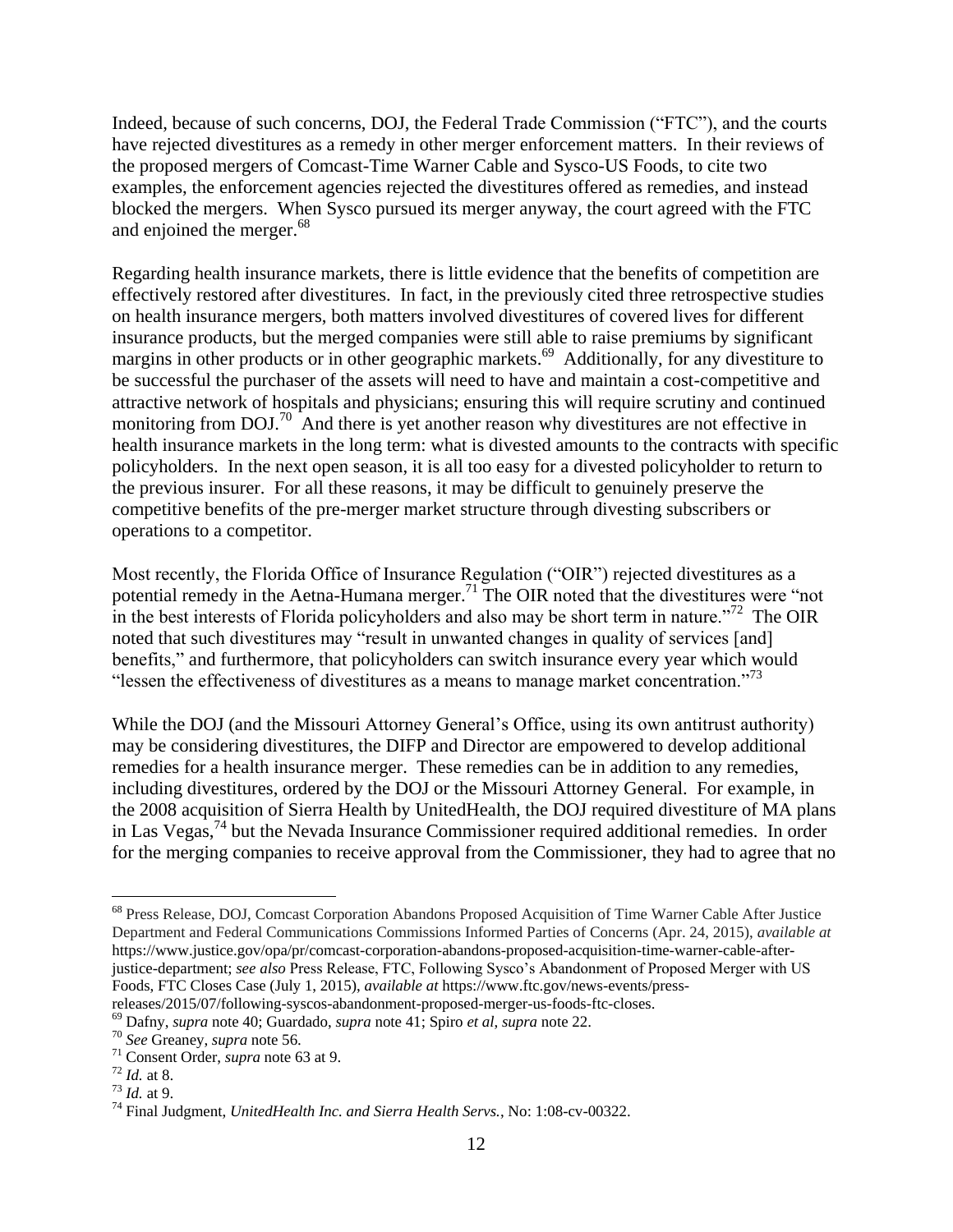acquisition costs would be passed along to consumers or providers, that there would be no premium increases, that there would be no scaling back of benefits, and that UnitedHealth would take specified actions to limit the number of uninsured within the state.<sup>75</sup> Even with these additional remedies, the people of Nevada were not fully protected against price increases.<sup>76</sup>

Regulatory remedies can also have their shortcomings for effectively protecting competition and consumers against the abuse of market power resulting from a merger.<sup>77</sup> Nevertheless, such remedies could play an important role in limiting harm to consumers and to the health care marketplace. In the event the Aetna-Humana merger is permitted to go forward, here is a short list of possible regulatory steps the DIFP might consider, in addition to the divestitures possibly required by the DOJ, to limit the potential harm to consumers:

- Requiring premium stability or heightened rate control for a number of years postmerger.
- Requiring the merged company to maintain plan benefits and options.
- Improving access to providers throughout the state and within local areas.
- Ensuring that the merged company continues to provide the differentiated insurance products offered previously by the two companies, within the state and local areas, for a number of years.
- Ensuring that consumer access to adequate networks is preserved and strengthened, including in rural and underserved areas.
- Requiring that the merged company pass along any cost savings associated with the merger to consumers, in the form of lower premiums and deductibles.
- Requiring the merged company to participate in the Missouri Exchange.

# **V. Suggested Questions to Pose to the Parties**

As you prepare for the upcoming public hearing, below is a non-exhaustive list of questions that Missouri consumers need answers to regarding the impact the proposed merger will have on the marketplace and on consumers:

- 1. What will be the impact on consumers of the loss of Aetna and Humana as independent alternatives for health insurance coverage?
- 2. What is the likelihood that Aetna could expand into Missouri Medicare Advantage markets even absent the merger? Why does Aetna need the merger to compete in these markets? Is there any means to remedy the concerns over competition in Medicare Advantage?

 $\overline{a}$ <sup>75</sup> *Healthcare Check-Up: The UnitedHealth Group Acquisition of Sierra Health Services*, NEVADA BUS. (Nov. 1, 2007), http://www.nevadabusiness.com/2007/11/healthcare-check-up-the-unitedhealth-group-acquistion-of-sierrahealth-services/.

<sup>76</sup> Guardado et al., *supra* note 41.

<sup>77</sup> Dep't of Justice, *Antitrust Division Policy Guide to Merger Remedies* (2011), *available at*

https://www.justice.gov/sites/default/files/atr/legacy/2011/06/17/272350.pdf (conduct remedies can be "too vague to be enforced, or that can easily be misconstrued or evaded, fall short of their intended purpose and may leave the competitive harm unchecked"); *see also* Deborah L. Feinstein, *Editor's Note: Conduct Remedies: Tried But Not Tested*, 26 ANTITRUST at 5, 6 (Fall 2011) ("Divestitures continue to be the remedy of choice—and with extremely rare exceptions—the only remedy for horizontal mergers at both the FTC and DOJ.").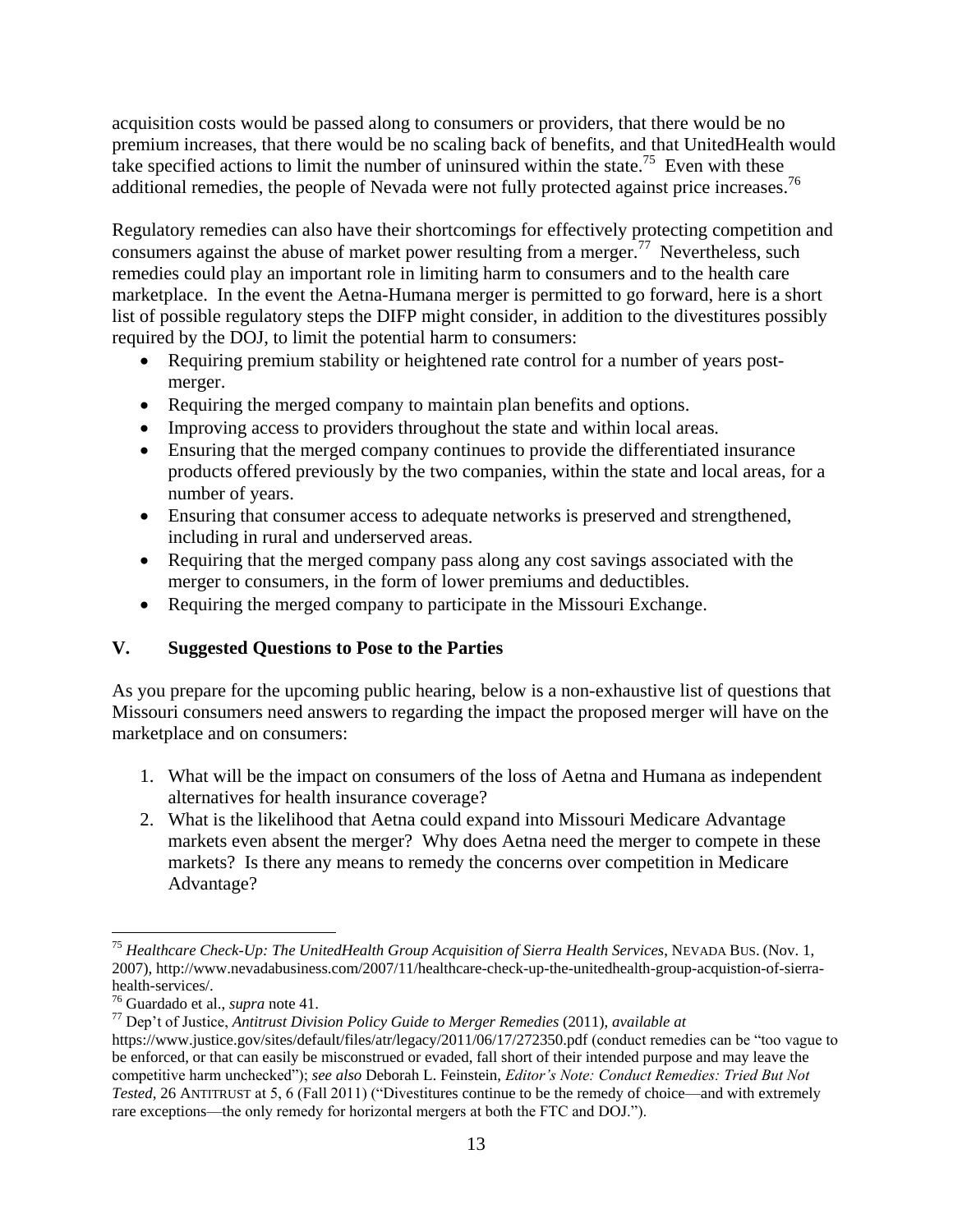- 3. What cost-saving efficiencies can Aetna prove can be reasonably expected in Missouri from the acquisition of Humana? Will Aetna commit to a specified reduction in premiums in Missouri based on those efficiencies? If so, for how long would that commitment endure?
- 4. We are aware that neither Aetna nor Humana participate**s** in the state health insurance exchange. Will Aetna commit to participating in the exchange if the merger is approved? If so, for how long would that commitment endure?
- 5. Does Aetna have a plan to remedy the conduct concerning Medicare Advantage-Prescription Drug and Prescription Drug Plans that led to a \$3.1 million fine on Dec. 29th, 2015 against Humana? Has Aetna taken steps to correct the conduct that led to a \$1 million fine on April 16, 2015?
- 6. It's been reported that the increased buyer power from the merger could drive down reimbursement rates below healthy competitive levels in many markets, which could adversely impact patient care quality and access.<sup>78</sup> Could a combined Aetna/Humana represent such a significant share of provider revenue in any Missourian geographic market as to potentially become a "must have" network for providers?<sup>79</sup> How might the merger impact the ability of healthcare providers to serve patients?

## **Conclusion**

The undersigned organizations are concerned about the consolidation within the health insurance industry and its impact on price, access, and quality of care. A merger between two of the largest, most dominant, national health insurers could substantially lessen competition for different insurance products in the State of Missouri. Although the merging companies are claiming various benefits associated with the merger, the credible scholarly evidence suggests that consumers will lose facing higher costs, less choice and diminished quality and innovation.

With the prospect that this merger might go forward, we urge the Missouri Department of Insurance, Financial Institutions, and Professional Registration and the Director to carefully analyze this merger and be ready to consider imposing requirements to protect consumers from harm.

We would be happy to address any of the points raised in this comment. Please do not hesitate to contact us with any questions.

Respectfully submitted,

 $\overline{a}$ 

Empower Missouri Missouri Budget Project Missouri Health Advocacy Alliance Missouri Health Care for All US PIRG

<sup>78</sup> *Anthem/Cigna; Aetna/Humana: Ongoing DOJ Physician Interviews Focus on Buyer Power Issues; Capitol Forum Analysis Shows Monopsony Enforcement Risk*, THE CAPITOL FORUM (Mar. 11, 2016), https://thecapitolforum.com/.

 $79$  We respectfully request that the Office of the Commissioner of Insurance reconsider its decision not to consider the impact of the merger on monopsony power.